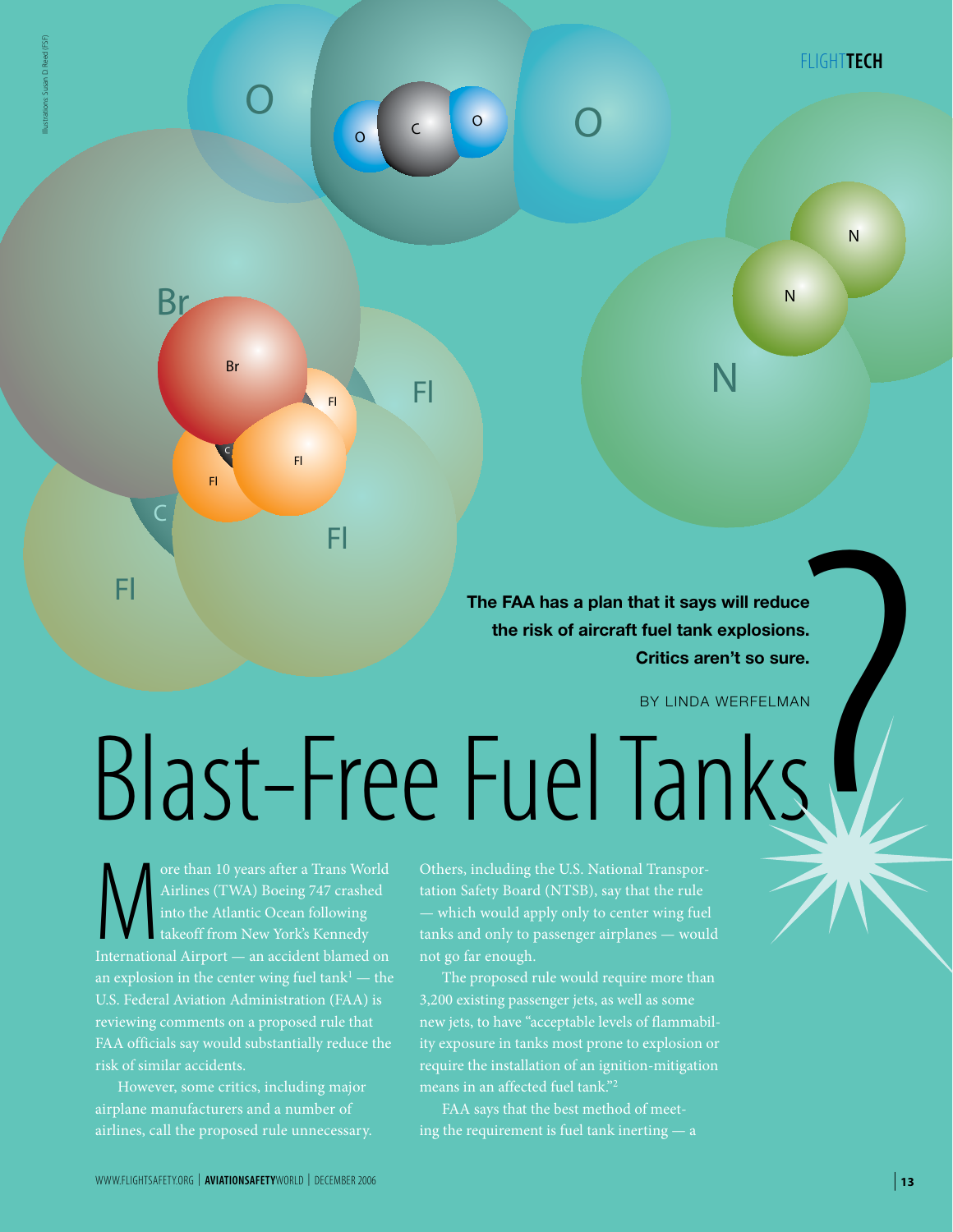# FLIGHT**tech**



**Figure 1**

process in which an inert gas such as nitrogen is introduced into a fuel tank to replace oxygen (Figure 1). The process is effective because, unlike oxygen, which accelerates fire, inert gases are fire suppressants.

OOCOO

"Fuel tank inerting, originally thought to be prohibitively expensive, can now be accomplished in a reasonably cost-effective fashion and protect the public from future calamities, which, we have concluded, are otherwise virtually certain to occur," the proposed rule says. FAA estimates the cost of retrofitting existing airplanes at US\$313 million — or about \$140,000 to \$225,000 per plane. The total cost for the U.S. fleet probably will total \$808 million over 49 years, FAA said.

rule "should greatly reduce the chances of a catastrophic fuel tank explosion," FAA said in its notice of proposed rulemaking. In the past, fuel tank explosions have been a "constant threat," FAA said, citing data that show that, from 1960 through November 2005, there were 17 accidents in which airplanes were destroyed by fuel tank explosions, including the TWA accident that prompted the proposal (see "Related Accidents," page 16). Without remedial measures, nine similar accidents involving transport category airplanes would be likely in the next 50 years, FAA said.

The proposed

"We believe at least eight of these explosions are preventable if

we adopt a comprehensive safety regime to reduce both the incidence of ignition and the likelihood of an explosion following ignition," FAA said. Of the eight, four could be prevented through implementation of the proposed rule, FAA said.

Four others could be prevented through the implementation of Special Federal Aviation Regulation (SFAR) 88, which was adopted in 2001 to minimize ignition sources — an action that resulted in the identification of more than 200 potential sources.

"While the work accomplished by the industry to comply with SFAR 88 has certainly improved safety, the FAA believes that the added safety net of reducing the flammability of the tank is also necessary," FAA said.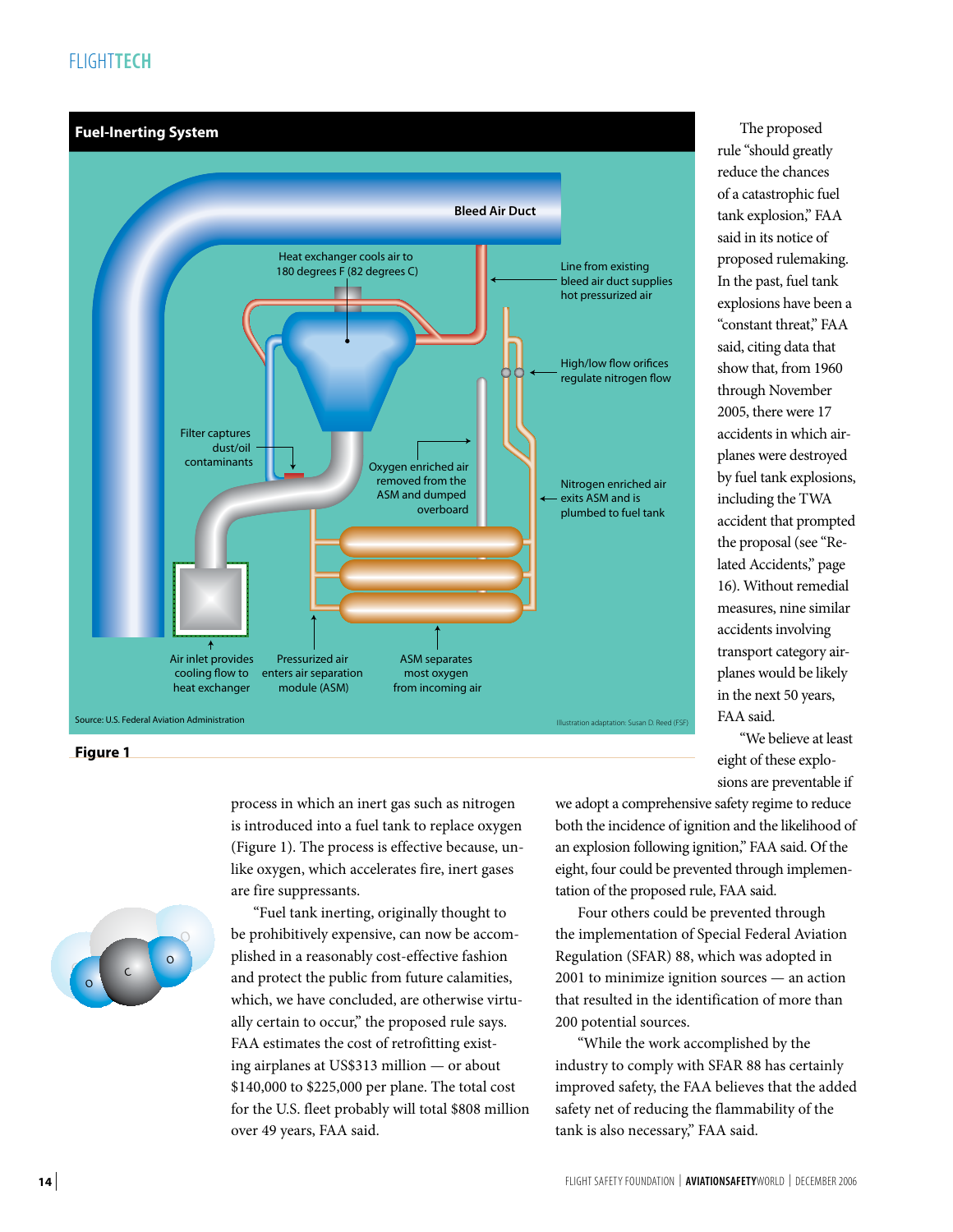NTSB Chairman Mark V. Rosenker agreed but said that progress toward adopting new safeguards is slow and the proposed rule does not do enough to reduce fuel tank flammability risks.

"Ten years after the TWA accident, fuel tank inerting systems are not in place on our airliners, and flammability exposure is largely unchanged," Rosenker said. "And proposed rule changes do not include the majority of fuel tanks, which are in the wings of transport airplanes, nor this country's large fleet of cargo aircraft."

Elimination of flammable fuel/air vapors in all the fuel tanks of transport category aircraft — an item recommended by NTSB in its final report on the TWA accident — has been on the board's list of "most-wanted transportation safety improvements" since 2002.

### **Military Beginnings**

The inerting process has been used for decades in military aircraft. Inerting systems first were used during World War II to reduce the risk of fuel tank explosions during combat. Initially, engine exhaust was used to produce the inert gas; the use of nitrogen is a more recent development.

The inerting systems used by the military have long been considered too heavy, too complex and too expensive to function well in commercial airplanes. In addition, the military systems were designed to be used for relatively short periods — not for the lengthy flying days that are typical for many passenger jets.

FAA researchers — working with their counterparts at Boeing — spent years developing a more practical system for commercial airliners, and in 2002, six years after the TWA accident, they tested a prototype, on-board inerting system that relies on engine bleed air, weighs far less than the systems used by the military and is less complex and less expensive. The researchers determined that, if a properly sized inerting system were operated during flight, the fuel tank would remain inert after landing and there would be no need for ground operation of the inerting system.

In 2005, an inerting system developed by Boeing was certified and is now the subject of an "in-service evaluation" involving two 737s and two 747s. The Boeing system — designed to be installed on new and retrofitted 737s and 747s as early as 2007, and on other Boeing airplanes by 2008 — diverts engine bleed air into an air separation module that separates the nitrogen and pipes the nitrogen into the center wing fuel tanks. The new composite 787 has been designed with inerting systems for all fuel tanks.

In comments on the proposed rule, Boeing suggested revisions to exempt from the retrofitting requirement older airplanes estimated to be within five years of retirement, questioned FAA's contention that cargo airplanes should not be subject to the rule, and challenged FAA's projection that a fuel tank explosion might occur once in every 60 million flight hours. A more realistic projection would be once every 100 million flight hours, Boeing said.

### **Workplace Hazards**

Airbus also challenged FAA's projection, saying that the proposal was developed using faulty data that overstated not only the risk of a fuel tank explosion but also the benefits of the proposed safety improvements.

"Specifically ... the number of future accidents to passenger airplanes that might be prevented in the next 50 years by enacting this proposal is not four, as the FAA estimates, but 0.67 accidents," Airbus said in comments submitted in response to the proposed rule. "FAA estimates that some 546 statistical fatalities would be avoided by enactment of these proposals. Our comments estimate that 31 statistical fatalities would be avoided in the next 50 years."

Airbus also noted that its aircraft were not involved in the accidents cited by FAA in proposing the rule, and said that because there are "significant differences" between fuel tank designs on its airplanes and those of other manufacturers, "each fuel tank should be assessed on an individual basis." Airbus said that a primary difference between its fuel tank



Inerting systems first were used during World War II to reduce the risk of fuel tank explosions during combat.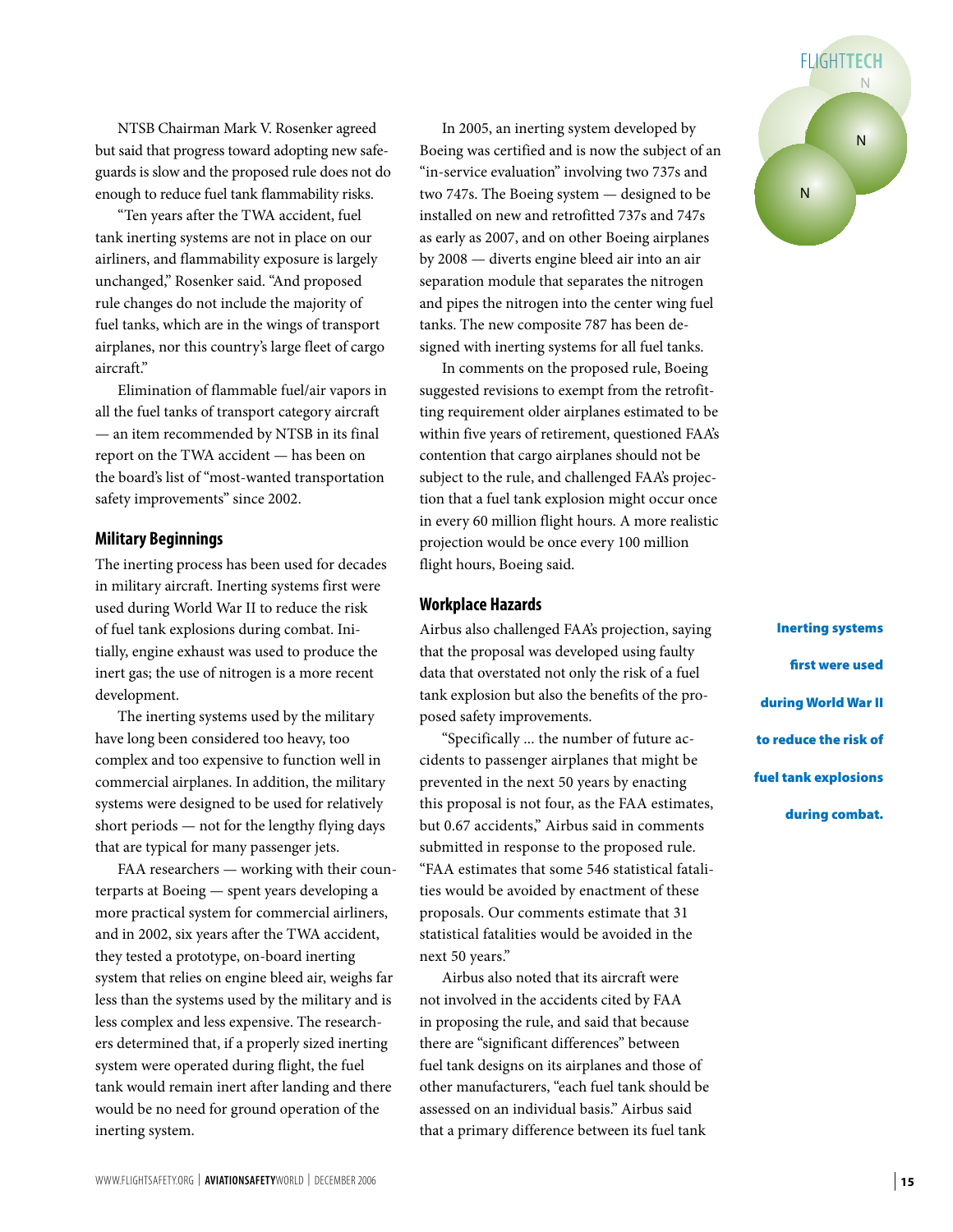# FLIGHT**tech**

design and that of the 747 is that, on the 747, environmental control system packs are located "directly beneath the [center wing tank] without any evident means of limiting heat transfer"; on Airbus aircraft, one of two ventilation devices is used to spread heat over a larger area, thereby causing lower peak temperatures and fewer ignition source scenarios. The proposed rule will not affect the new A380, which was designed without a center wing fuel tank.

In addition, Airbus projected that the proposed changes would create "widespread workplace asphyxiation hazards" that would result in between 1.4 and 4.7 workplace fatalities every year. "Workplace hazards could actually result in statistical fatalities that exceed those that would be avoided by enactment of this proposal," Airbus said.

Airbus said that, in the decade since the TWA crash, the aviation industry had worked with regulatory authorities to adopt other rules changes that "significantly reduced the risk of further heated center wing tank explosions."

Other airplane manufacturers also questioned the FAA's proposal to require action by manufacturers other than Boeing.

"FAA notes that none of the previous tank explosions have occurred on Airbus aircraft but then claims the historical data [imply] that tank explosions on Airbus types should have occurred by now," BAE Systems Regional Aircraft said. "The only possible basis for this claim would be if Airbus fuel tanks, fuel system components and adjacent equipment installations (e.g., air conditioning packs) were very similar to their Boeing counterparts. They are not."

Embraer agreed, saying in its response to the proposed rule, "In general ... the flammability concern should be limited to tank designs that have shown an unacceptable service history. The cost associated with applying these standards to conventional wing tanks is not justified by the negligible benefits that will occur."

Several regional airline associations — the Air Transport Association of America (ATA), the Association of European Airlines (AEA) and the Association of Asia Pacific Airlines (AAPA)

# Related Accidents

S ince the 1996 Trans World Airlines crash, two other accidents involving airplane fuel tank explosions have been reported:

- A Thai Airways Boeing 737-400 was destroyed March 3, 2001, when the center wing fuel tank exploded while the airplane was at the terminal in Bangkok, Thailand, being prepared for a domestic passenger flight. One flight attendant was killed, and six other people received serious injuries. NTSB said that the final report on the accident, issued in April 2005 by the Accident Investigation Committee of Thailand, said that the most likely source of the ignition energy was "an explosion originating at the center wing tank pump as a result of running the pump in the presence of metal shavings and a fuel/air mixture";1 and,
- Substantial structural damage was reported to the area surrounding the left wing fuel tank of a Transmile Airlines 727-200 on May 4, 2006, when the tank exploded while ground personnel in Bangalore, India, were preparing to tow the airplane after maintenance to repair a fuel leak. No one was injured in the explosion, which remains under investigation. The blast occurred while the airplane's auxiliary power unit was operating; the tow crew felt "a jolt" and observed that a circuit breaker for the left wing fuel-tank boost pump had tripped.<sup>2</sup>

### **Notes**

- 1. U.S. National Transportation Safety Board (NTSB). Accident report DCA01RA024. March 3, 2001.
- 2. NTSB. Accident report DCA06RA040. May 4, 2006.

— LW